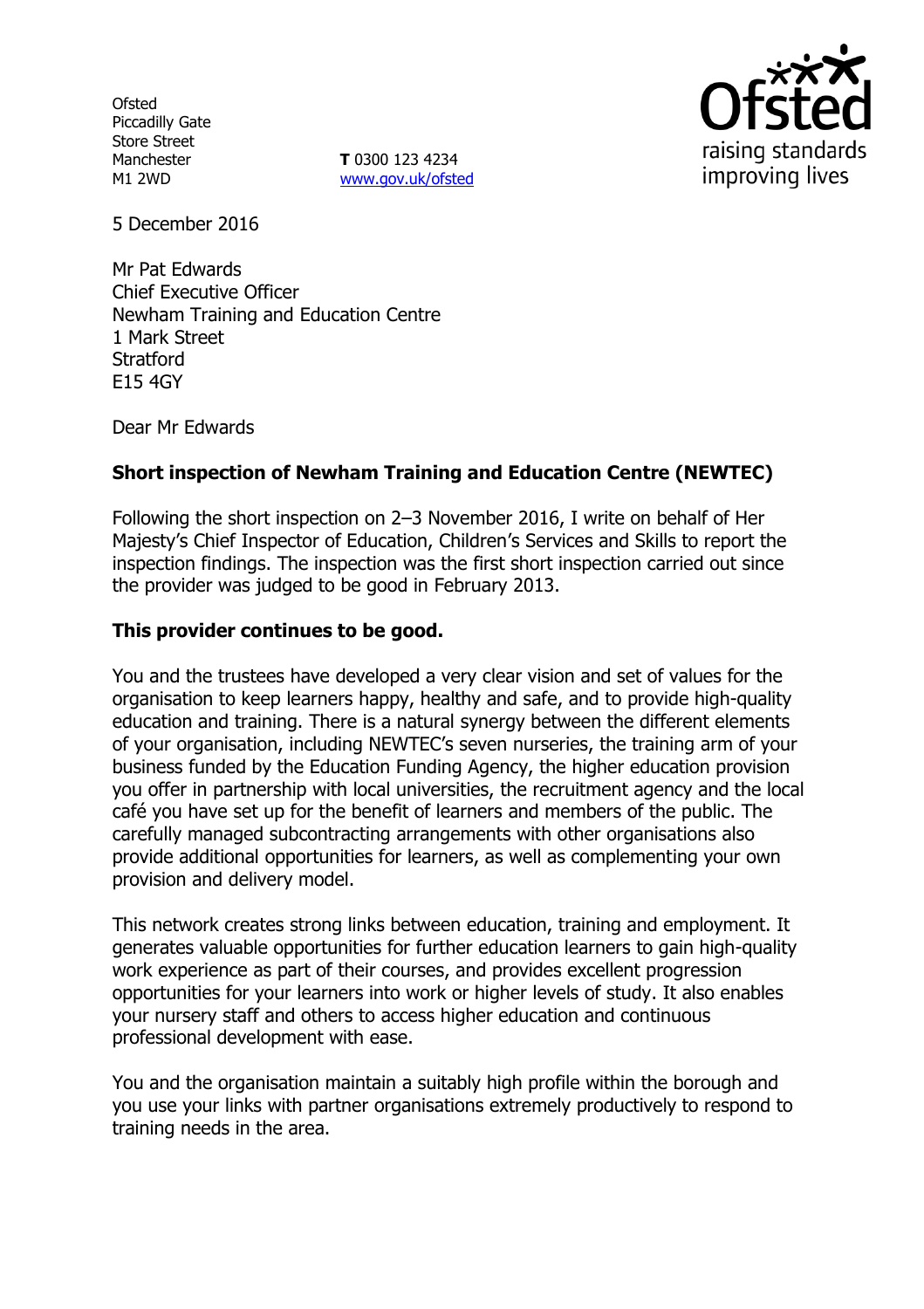

The organisation provides a valuable and high-quality nursery provision across the borough, for example via subsidised on-site nursery facilities for learners and staff at the local further education college. You also use your close partnership with the college well to create a cost-effective financial control model by utilising shared services with the college, including human resources, learner recruitment and financial management.

Your learners clearly enjoy their study. They work industriously in lessons, and are polite and courteous to visitors. They recognise the valuable opportunities they have to undertake high-quality work placements, primarily within NEWTEC's nurseries. Learners feel safe around the facilities and recognise the value of the support and guidance they receive from teachers and managers in lessons and within the nursery settings.

Staff have embraced the changing priorities brought about by the implementation of the study programme. Your organisation is particularly well suited to offering traineeships, and you maintain a consistently high focus on developing the employability skills of all your learners. Your teachers have worked hard to develop the literacy, numeracy and information technology skills of your learners with mixed success.

At the last inspection, the key areas identified that required improvement included raising attendance rates, developing methods to check learning more accurately, improving the quality of feedback to learners and increasing the information shared with external employers about learners' progress. I will address the progress you have made on these themes below.

### **Safeguarding is effective.**

Trustees and managers ensure that safeguarding arrangements are fully in place. The promotion of safeguarding to learners is effective and appropriate. Learning takes place in safe environments. Managers follow safe recruitment practices and carry out suitable pre-employment checks when recruiting new staff. Arrangements to ensure the safety of learners are effective, and managers ensure that all teaching staff and trustees receive relevant safeguarding training. Your staff undertake suitable checks of employers' premises prior to learners' work placements. Your team maintains close links with safeguarding professionals in the local borough and deals with any safeguarding concerns thoroughly and effectively.

# **Inspection findings**

■ Teachers and managers have successfully maintained high achievement rates since the last inspection on the significant majority of courses. Achievement rates on the vocational elements of the courses have remained consistently high, although the smaller proportion of learners at level 3 do not perform quite as well as those on at level 2. Learners undertaking functional skills English have performed well, and those taking GCSE English have performed adequately. Achievement rates in mathematics functional skills and GCSE are still too low.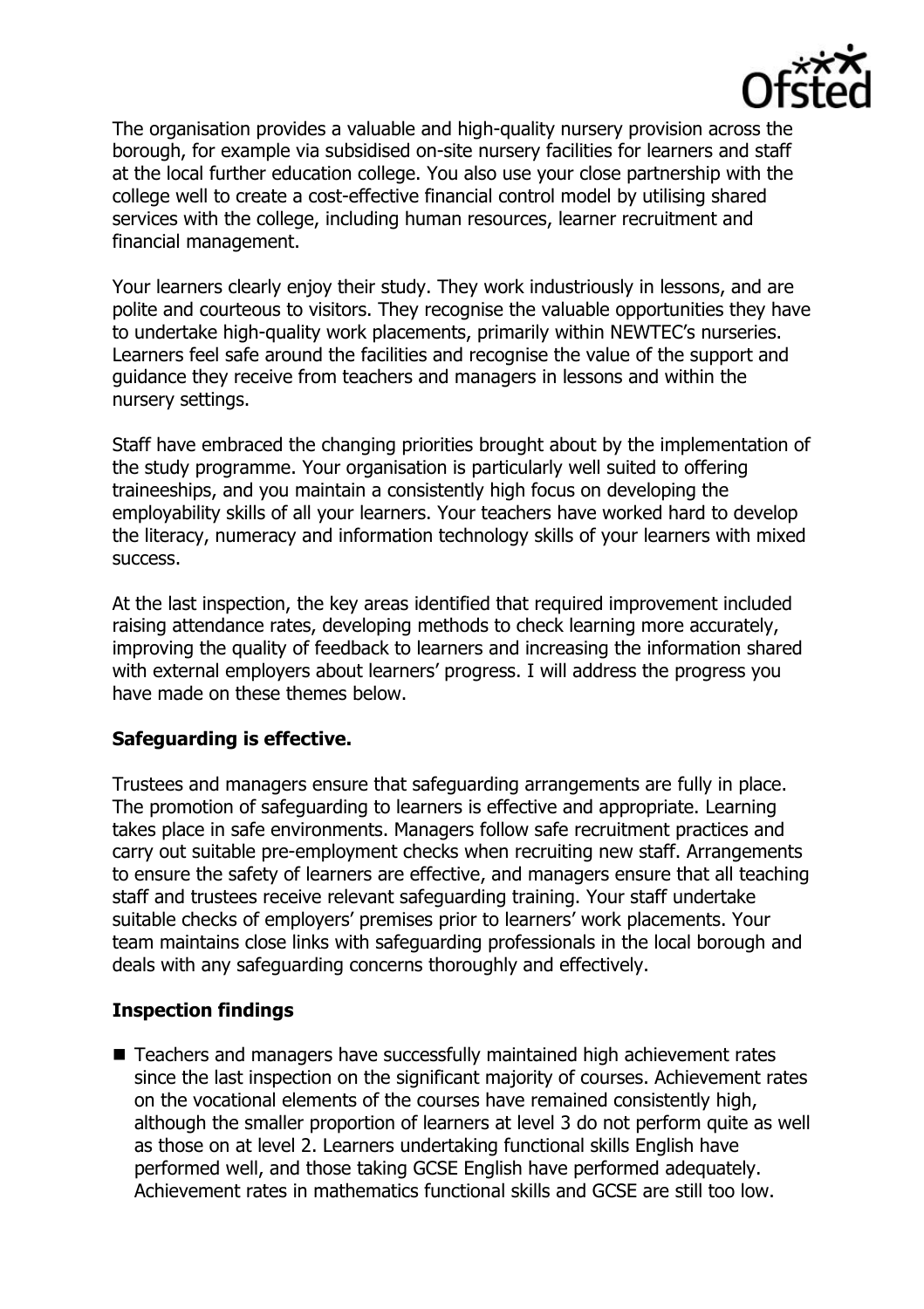

- Managers have recently implemented a comprehensive strategy to improve learners' development of English and mathematics skills. This clearly identifies all staff as having joint responsibility for challenging learners to improve these skills. Learners benefit from detailed planning and a good range of support to develop their English and mathematics skills, which is helping more learners achieve their planned qualifications. The majority of teachers challenge learners to develop their English and communication skills in vocational classes well – for example, by learners presenting work to their peers. Learners' written work is of a good standard. However, a small minority of teachers fail to highlight errors in learners' grammar and punctuation. To date, the development of learners' numeracy skills has been less effective, reflected in the low achievement rates in tests. This is an area for development that you and your staff recognise and are working hard to address.
- Target setting on individual learning plans and at reviews continues to require improvement, as identified at the last inspection and in your self-assessment report. Learners at level 3 speak with clarity about their individual learning plans and the targets that staff set for them. However, practices are too variable. On occasions, teachers set targets for learners that are too broad, do not address their individual needs and are no more than general statements which fail to clarify what learners should do to progress. Teachers do not consistently record learners' development towards targets in sufficient detail. When visiting employers' premises, staff do not set suitably clear actions and targets to help employers develop learners' skills in line with their programme aims.
- Attendance data shows slight improvements compared with last year, but a minority of learners are still absent from lessons. Managers actively promote the importance of good attendance. They have a good understanding of the reasons why a minority of learners do not attend regularly – for example, due to housing difficulties. Staff have developed a number of strategies to improve the attendance of learners. For example, learners have access to free meals, they receive rewards such as gift vouchers for consistently high attendance and financial support in the form of means-tested bursaries. These strategies are beginning to have a positive impact.
- Managers and staff ensure that all study programme learners and trainees receive extensive work experience that meets learners' individual needs, their career aspirations and course requirements. You and your team have developed effective links with a good range of employers in childcare and health and social care to ensure that learners can develop the knowledge and practical skills required to be successful in their chosen career. Teachers work effectively in lessons to link the theoretical aspects of qualifications to workplace practice. NEWTEC's recruitment agency also provides good access to paid part-time work to develop learners' skills further, as well as providing a range of job opportunities on completion of their programme.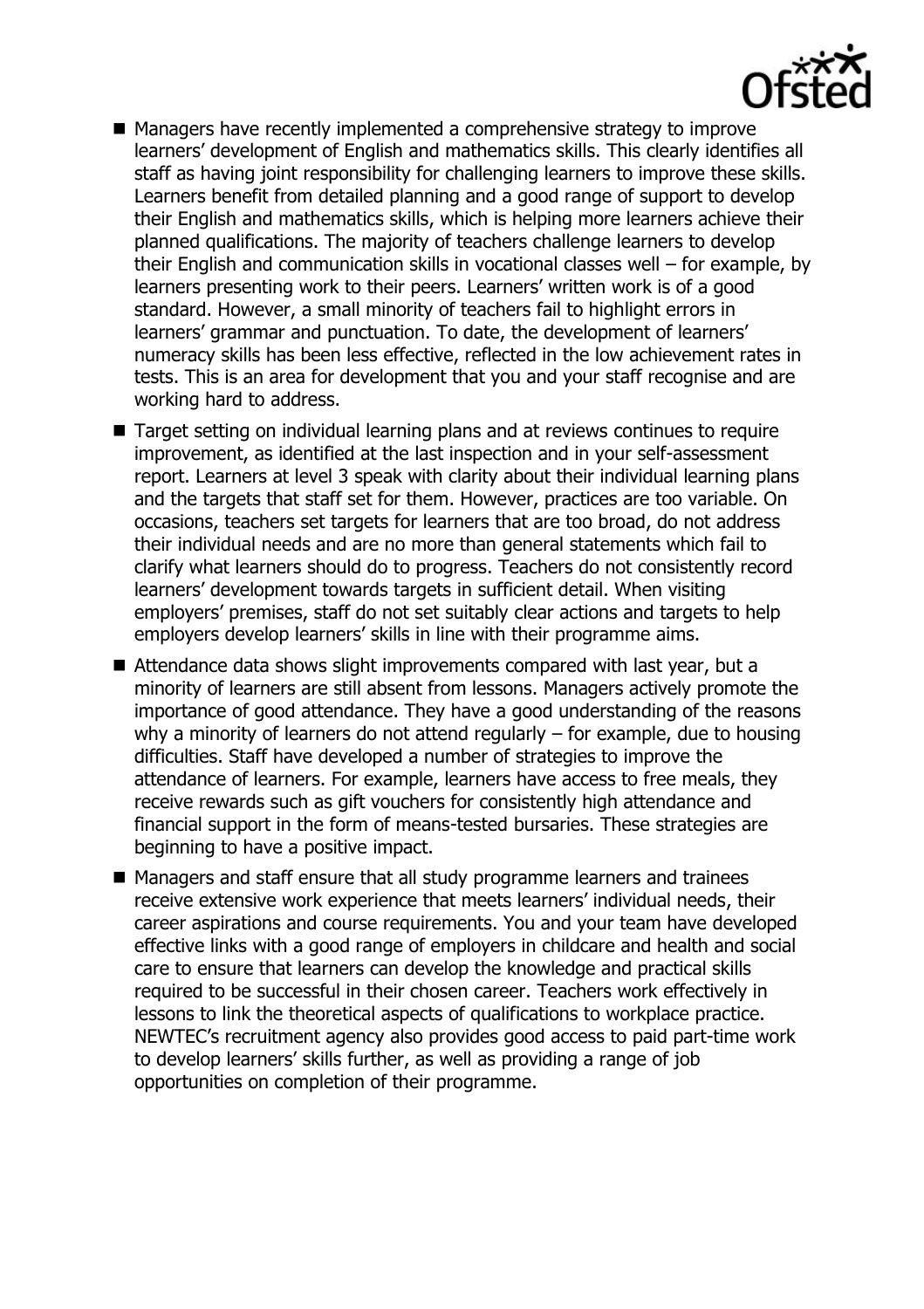

- Staff promote e-safety well to learners who have a good understanding of how to keep themselves safe when working online. The partnership between NEWTEC and the local authority 'Prevent' officer is good and helps ensure that an effective referral process is in place if required. Managers support teachers well to embed the 'Prevent' agenda in their teaching and learning materials. Managers and staff receive suitable face-to-face and online training on safeguarding and the 'Prevent' duty. The impact of the training is highly effective in improving the confidence of staff to report and deal with any concerns efficiently. Learners receive effective training and information about extremism, radicalisation and British values. Learners feel able to discuss these topics confidently and know how to report any concerns they may have.
- The board of trustees adds significant value to the work of the organisation. Although only a small team, the trustees possess a broad range of expertise and maintain highly effective networks with other local organisations, which significantly enhances the work of NEWTEC. The trustees are passionate about the work of the organisation, and they keep a clear focus on the importance of providing the best possible experience for the learners. They maintain a close overview of the financial management and quality of provision, and provide suitable support and challenge to the leadership team. Trustees add significant value to safeguarding and the 'Prevent' duty as members have knowledge and insight into local priorities. They also ensure that these subjects maintain a consistently high profile across the organisation.

# **Next steps for the provider**

Leaders and those responsible for governance should ensure the following:

- Managers and teachers should continue to explore new and innovative strategies that will help raise achievement rates, in particular on level 3 courses, mathematics functional skills and GCSE. They might consider utilising their links with the local college or other providers to explore any strategies that have been successful in other settings and share good practice.
- Leaders and managers should review the organisation's approach to how teachers set targets, monitor progress and provide suitably constructive feedback to learners. They should redouble efforts to improve these aspects of delivery.
- Staff should carry on reinforcing to learners the importance of regular attendance, and continue to focus on initiatives that are beginning to have a positive impact on raising attendance levels.